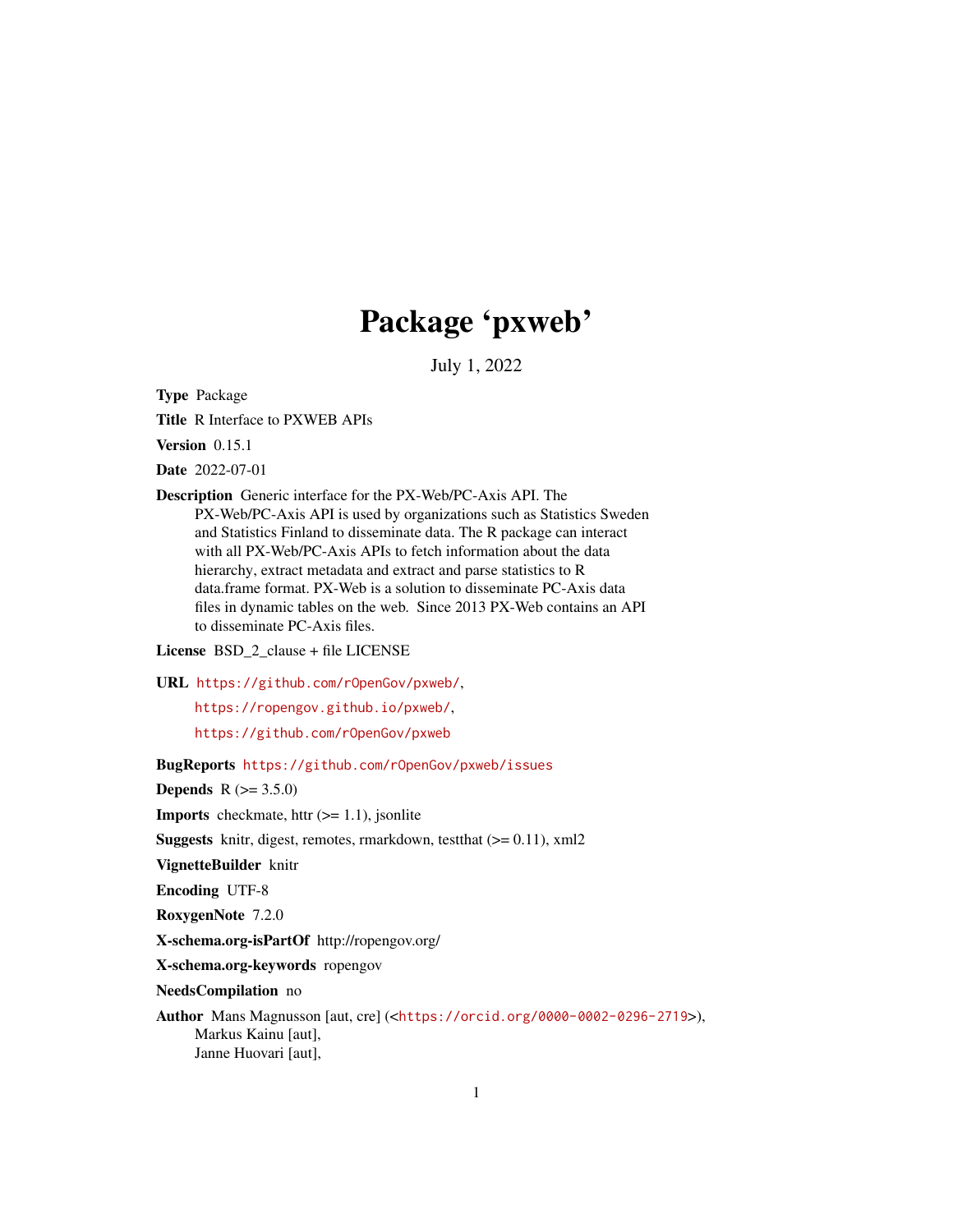<span id="page-1-0"></span>2 pxweb-package

Leo Lahti [aut] (<<https://orcid.org/0000-0001-5537-637X>>), Love Hansson [ctb], Eydun Nielsen [ctb], Bo Werth [ctb], Thomas Runarsson [ctb], Torbjörn Lindquist [ctb], Palmar Thorsteinsson [ctb], Pyry Kantanen [ctb], Sebastian Ankargren [ctb]

Maintainer Mans Magnusson <mons.magnusson@gmail.com>

Repository CRAN

Date/Publication 2022-07-01 16:30:14 UTC

## R topics documented:

| $assert\_query\_can\_be\_split\_to\_batches \dots \dots \dots \dots \dots \dots \dots \dots \dots \dots$                          |  |
|-----------------------------------------------------------------------------------------------------------------------------------|--|
|                                                                                                                                   |  |
|                                                                                                                                   |  |
|                                                                                                                                   |  |
|                                                                                                                                   |  |
|                                                                                                                                   |  |
|                                                                                                                                   |  |
|                                                                                                                                   |  |
|                                                                                                                                   |  |
| $pxweb_value_query_with_metadata \dots \dots \dots \dots \dots \dots \dots \dots \dots \dots \dots \dots \dots \dots \dots \dots$ |  |
|                                                                                                                                   |  |

#### **Index** [12](#page-11-0)

pxweb-package *Interface to PX-WEB APIs from R*

#### Description

PXWEB is a common web API used by many European Statistical agencies to disseminate official statistics. The pxweb package facilitates connections and usage of these APIs.

## References

The decription of the PXWEB API here: [https://www.scb.se/en/About-us/about-the-websit](https://www.scb.se/en/About-us/about-the-website-and-terms-of-use/open-data-api/)e-and-terms-of-use/ [open-data-api/](https://www.scb.se/en/About-us/about-the-website-and-terms-of-use/open-data-api/) The official home page of PXWEB can be found here: [https://www.scb.se/](https://www.scb.se/en/services/statistical-programs-for-px-files/px-web/) [en/services/statistical-programs-for-px-files/px-web/](https://www.scb.se/en/services/statistical-programs-for-px-files/px-web/)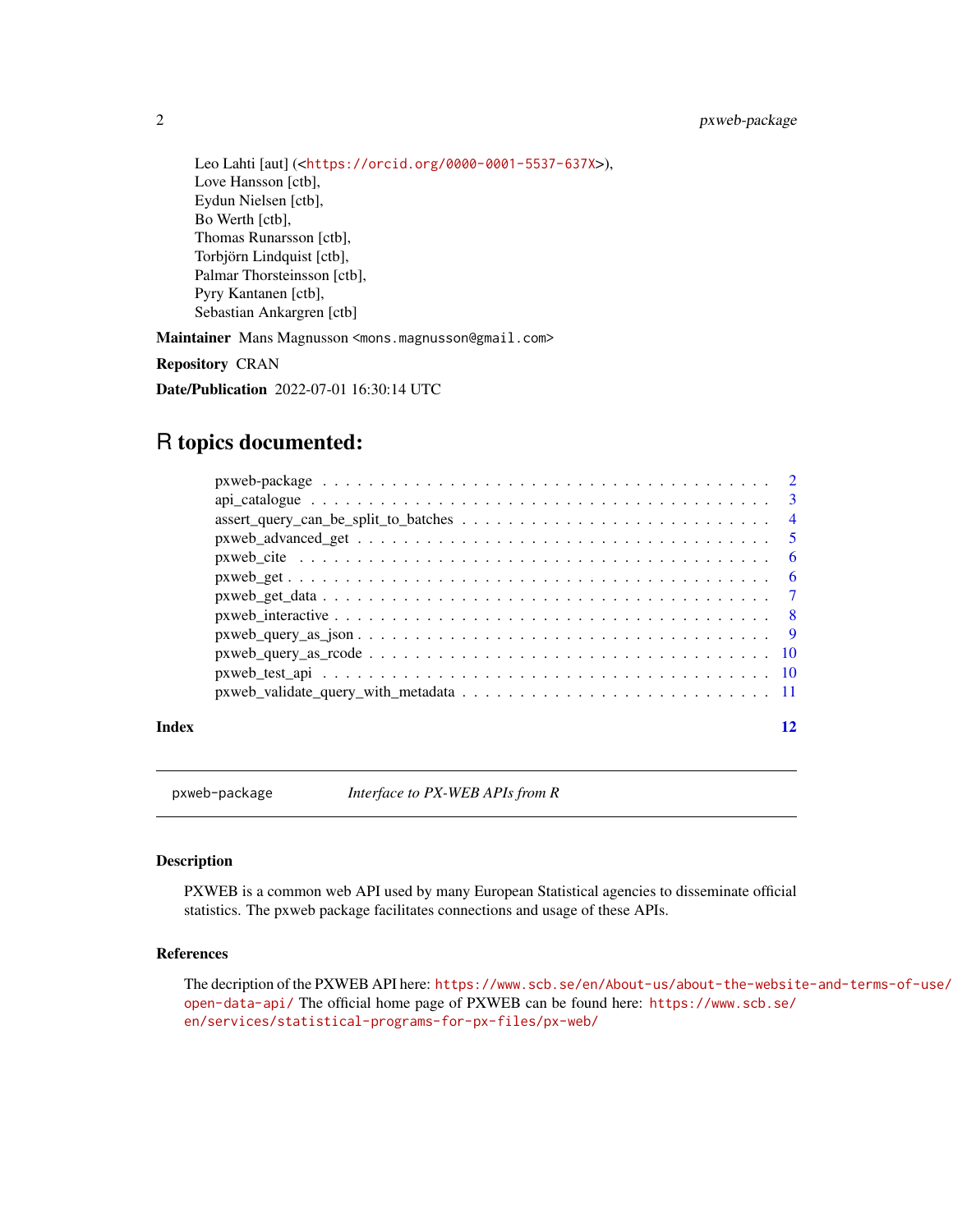#### <span id="page-2-0"></span>Description

These function has as from version 0.10.0 become defunct. Call the functions to get information on new functions to use.

#### Usage

```
api_catalogue()
update_pxweb_apis()
api_parameters(url = NULL)base_url(api, version = NULL, language = NULL)
get_pxweb_data(url, dims, clean = FALSE, encoding = NULL)
get_pxweb_dims(node, verbose = TRUE)
get_pxweb_levels(baseURL, descriptions = FALSE, quiet = FALSE, ...)
get_pxweb_metadata(
 path = NULL,
 node = NULL,
  topnodes = NULL,
  quiet = TRUE,
 baseURL = NULL,
  ...
\mathcal{L}pxweb_api
checkForLevels(url)
```

| url      | Defunct argument. |
|----------|-------------------|
| api      | Defunct argument. |
| version  | Defunct argument. |
| language | Defunct argument. |
| dims     | Defunct argument. |
| clean    | Defunct argument. |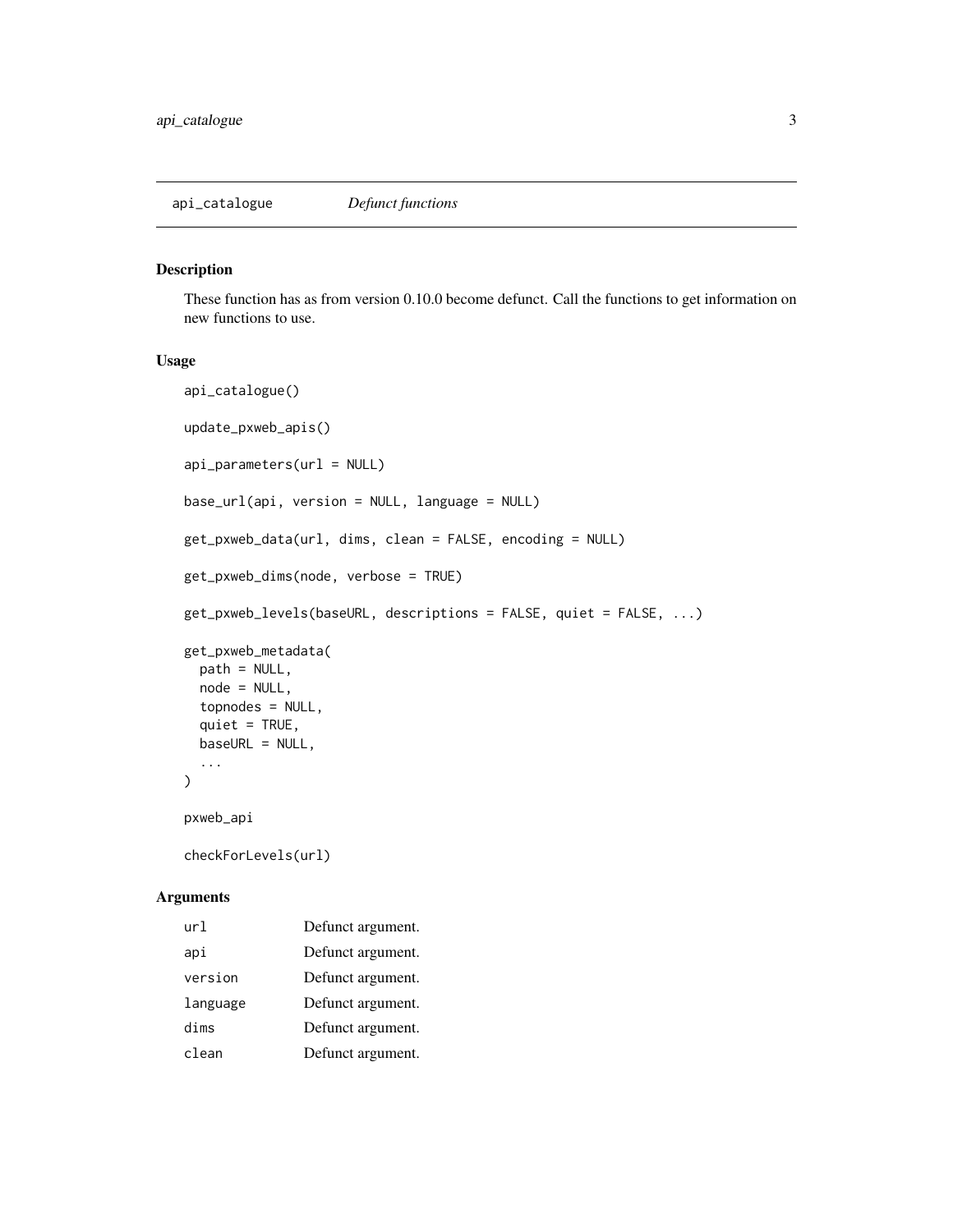<span id="page-3-0"></span>

| encoding     | Defunct argument. |
|--------------|-------------------|
| node         | Defunct argument. |
| verbose      | Defunct argument. |
| baseURL      | Defunct argument. |
| descriptions | Defunct argument. |
| quiet        | Defunct argument. |
|              | Defunct argument. |
| path         | Defunct argument. |
| topnodes     | Defunct argument. |

#### Format

An object of class list of length 1.

assert\_query\_can\_be\_split\_to\_batches *Assert that a given pxweb query can be split*

## Description

Assert that a given pxweb query can be split

## Usage

```
assert_query_can_be_split_to_batches(pxq, pxmd, mxv)
```

| pxq  | a [pxweb query] object    |
|------|---------------------------|
| pxmd | a [pxweb_metadata] object |
| mxv  | maximum batch size        |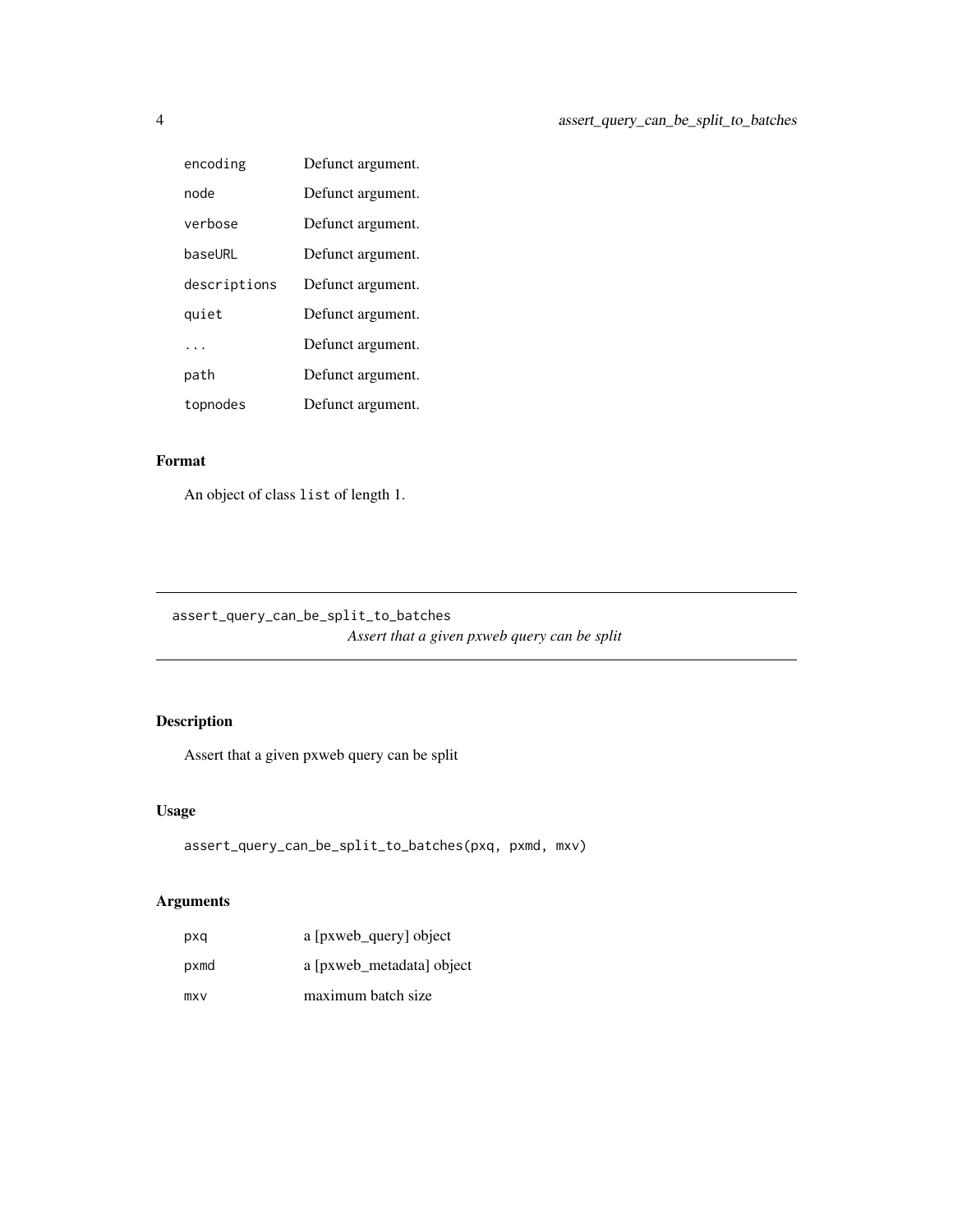<span id="page-4-0"></span>pxweb\_advanced\_get *Do a GET call to PXWEB API for advanced users*

## Description

Do a GET call to PXWEB API for advanced users

## Usage

```
pxweb_advanced_get(
  url,
  query = NULL,
  verbose = TRUE,
  log_http_calls = FALSE,
  pxmdo = NULL,
  ...
\mathcal{L}
```
## Arguments

| url     | a pxweb object or url that can be coherced to a pxweb object.                                                                                                                                                                   |
|---------|---------------------------------------------------------------------------------------------------------------------------------------------------------------------------------------------------------------------------------|
| query   | a json string, json file or list object that can be coherced to a pxweb_query<br>object.                                                                                                                                        |
| verbose | should large queries print out progress.                                                                                                                                                                                        |
|         | log_http_calls Should the http calls to the API be logged (for debugging reasons). If TRUE, all<br>calls and responses are logged and written to "log_pxweb_api_http_calls.txt" in<br>the working directory.                    |
| pxmdo   | A pxweb metadata object to use for query.                                                                                                                                                                                       |
|         | Further arguments sent to httr:: POST (for queries) or $http://GET (for query =$<br>NULL). If used with query, also supply a pxweb_metadata object. Otherwise the<br>same parameters are sent to both httr::POST and httr::GET. |

## Details

This function is intended for more advanced users that want to supply specific arguments in httr calls or what to debug httr calls.

pxweb\_get() is a wrapper for standard use.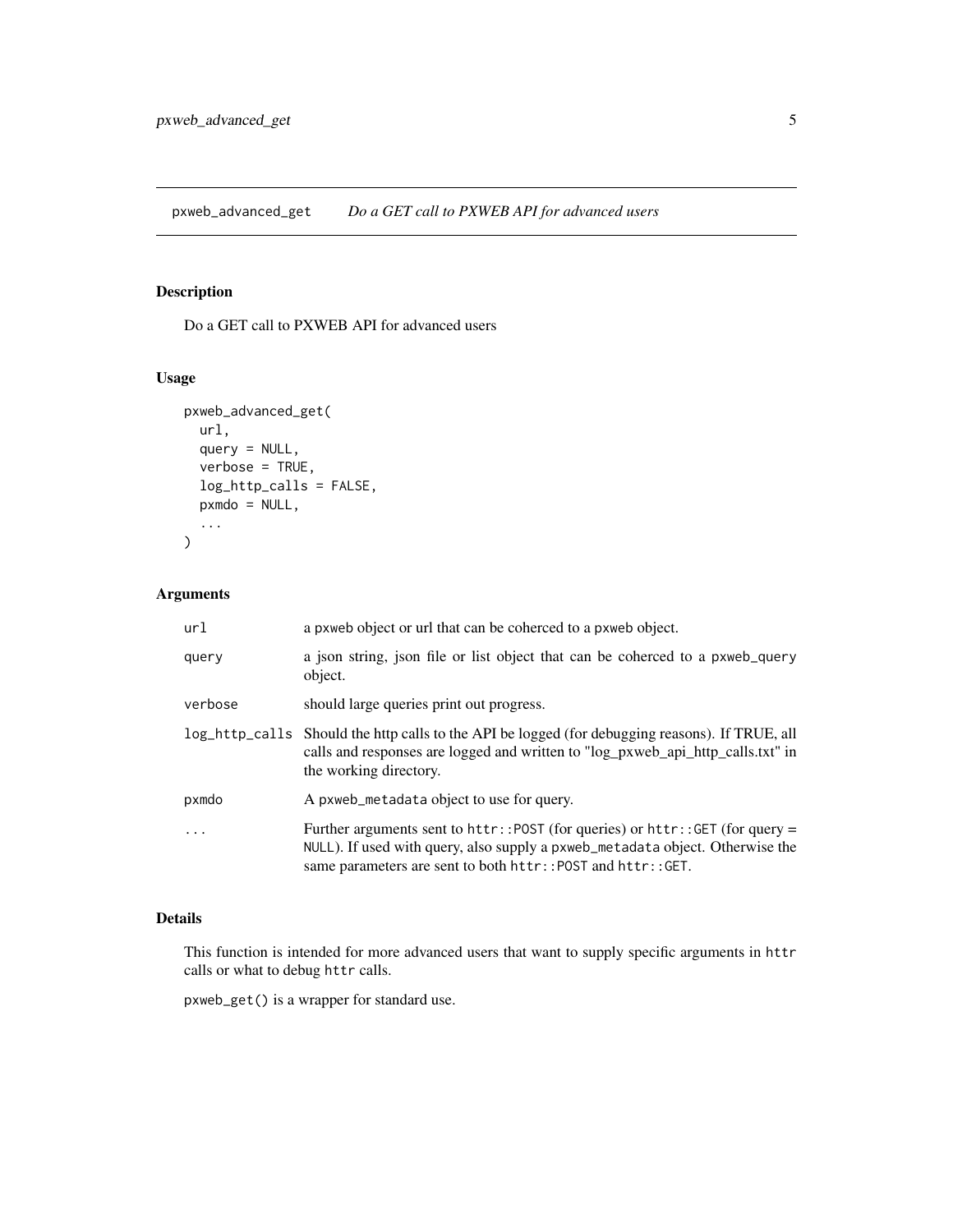<span id="page-5-0"></span>

## Description

Cite a PXWEB data object

## Usage

pxweb\_cite(x, style = "citation")

## Arguments

| x     | a pxweb_data object to cite. |
|-------|------------------------------|
| stvle | see bibentry.                |

## Details

Functionality to automatic cite PXWEB data objects.

<span id="page-5-1"></span>pxweb\_get *Do a GET call to PXWEB API*

## Description

Do a GET call to PXWEB API

## Usage

```
pxweb_get(url, query = NULL, verbose = TRUE)
```

| url     | a pxweb object or url that can be coherced to a pxweb object.                            |
|---------|------------------------------------------------------------------------------------------|
| query   | a json string, json file or list object that can be coherced to a pxweb_query<br>object. |
| verbose | should large queries print out progress.                                                 |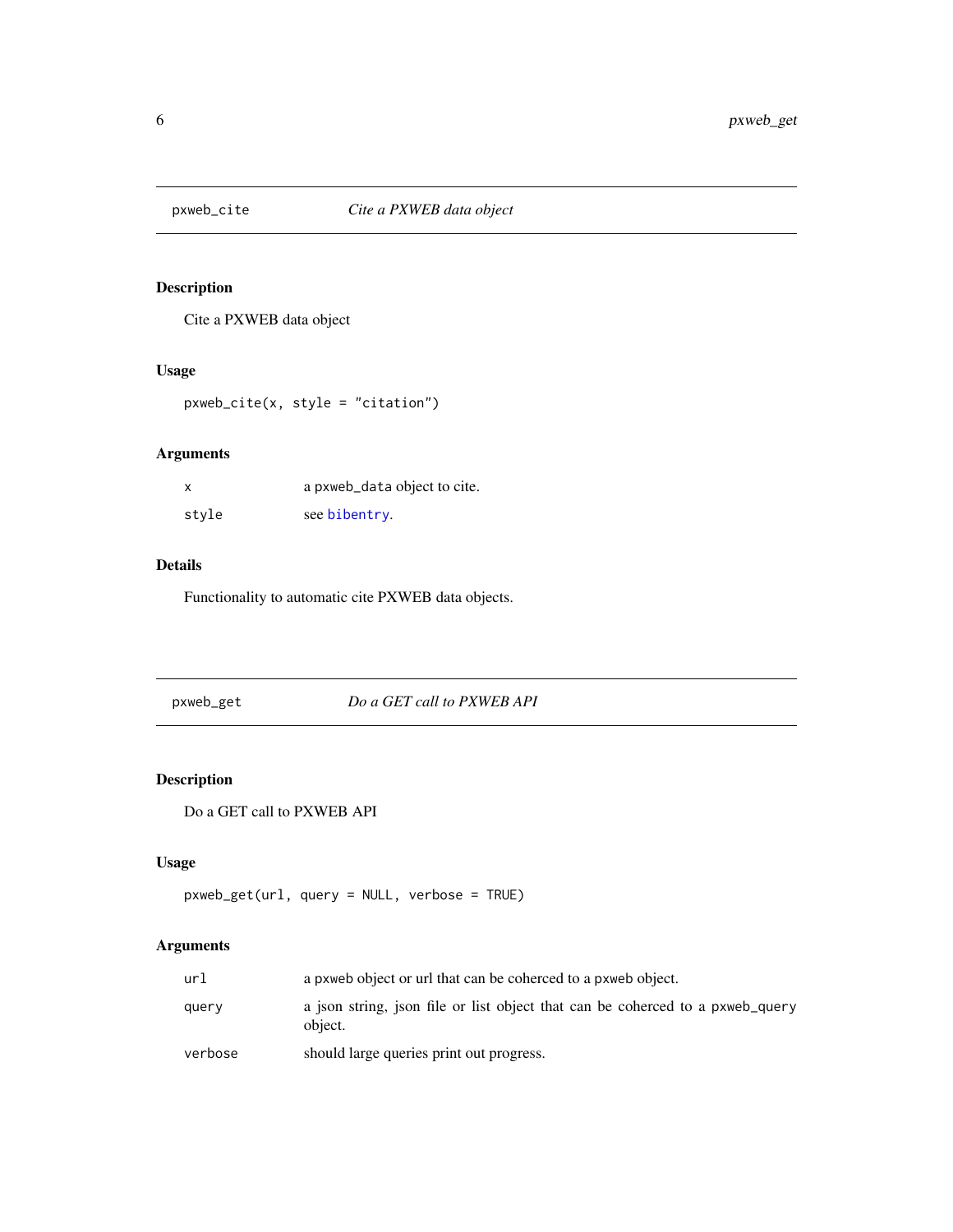## <span id="page-6-0"></span>pxweb\_get\_data 7

#### Examples

```
## Not run:
url <- "http://api.scb.se/OV0104/v1/doris/sv/ssd/BE/BE0101/BE0101A/BefolkningNy"
px_meta_data <- pxweb_get(url)
url <- "http://api.scb.se/OV0104/v1/doris/sv/ssd/BE/BE0101"
px_levels <- pxweb_get(url)
url <- "http://api.scb.se/OV0104/v1/doris/sv"
px_levels <- pxweb_get(url)
url <- "http://api.scb.se/OV0104/v1/doris/sv/ssd/BE/BE0101/BE0101A/BefolkningNy"
query <- file.path(system.file(package = "pxweb"),
                   "extdata", "examples", "json_query_example.json")
px\_data \leq pxweb\_get(url = url, query = query)# Convert to data.frame
as.data.frame(px_data, column.name.type = "text", variable.value.type = "text")
# Get raw data
as.matrix(px_data, column.name.type = "code", variable.value.type = "code")
# Get data comments
pxweb_data_comments(px_data)
# Get jsonstat data
jstat <- query <- file.path(system.file(package = "pxweb"),
                            "extdata", "examples", "json-stat_query_example.json")
jstat_data < -pxweb_set(url = url, query = query)# Get very large datasets (multiple downloads needed)
big_query <- file.path(system.file(package = "pxweb"),
                       "extdata", "examples", "json_big_query_example.json")
px\_data \leq pxweb_get(url = url, query = big_query)
## End(Not run)
```
pxweb\_get\_data *Do a GET call to PXWEB API and return a data.frame*

## Description

Do a GET call to PXWEB API and return a data.frame

#### Usage

```
pxweb_get_data(
 url,
```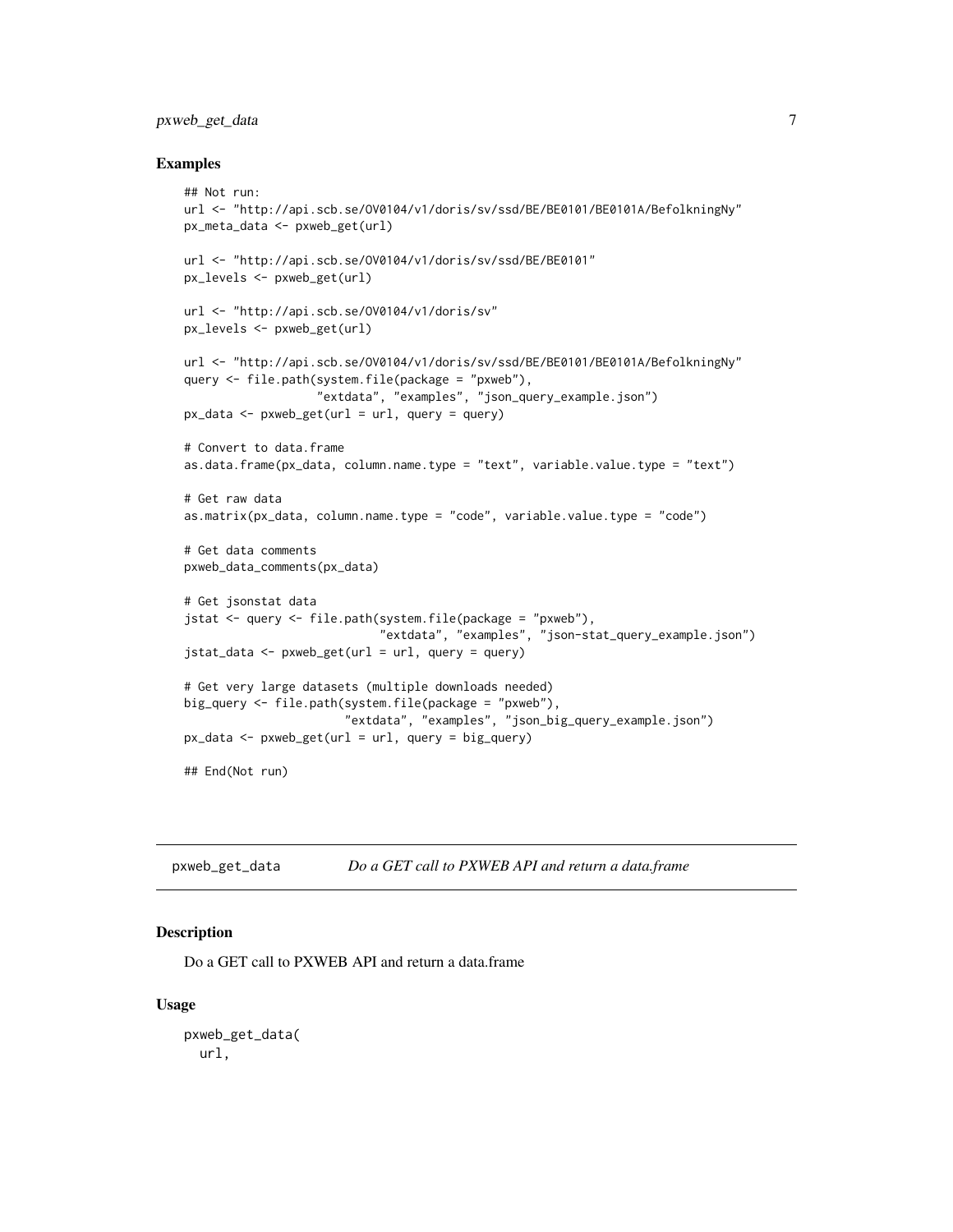```
query,
  verbose = TRUE,
 column.name.type = "text",
  variable.value.type = "text"
)
```
#### Arguments

| url                 | a pxweb object or url that can be coherced to a pxweb object.                            |
|---------------------|------------------------------------------------------------------------------------------|
| query               | a json string, json file or list object that can be coherced to a pxweb_query<br>object. |
| verbose             | should large queries print out progress.                                                 |
| column.name.type    |                                                                                          |
|                     | character: should code or text be used as column names?                                  |
| variable.value.type |                                                                                          |
|                     | character: should code or text be used as values in columns?                             |
|                     |                                                                                          |

### Details

The functions use will do a pxweb\_query to a PXWEB url and return a data.frame. This is a wrapper for the pxweb\_get function.

#### See Also

See [pxweb\\_get](#page-5-1) for mor general usage and [pxweb\\_query](#page-0-0) for details on PXWEB queries.

#### Examples

```
## Not run:
url <- "http://api.scb.se/OV0104/v1/doris/sv/ssd/BE/BE0101/BE0101A/BefolkningNy"
query <- file.path(system.file(package = "pxweb"),
                   "extdata", "examples", "json_query_example.json")
df <- pxweb_get_data(url = url, query = query)
```
## End(Not run)

pxweb\_interactive *Find and download data interactively from a PXWEB API*

#### Description

Wrapper function (for [pxweb\\_get\)](#page-5-1) to simply find and download data to the current R session.

#### Usage

 $pxweb_interestive(x = NULL)$ 

 $interactive\_pxweb(x = NULL)$ 

<span id="page-7-0"></span>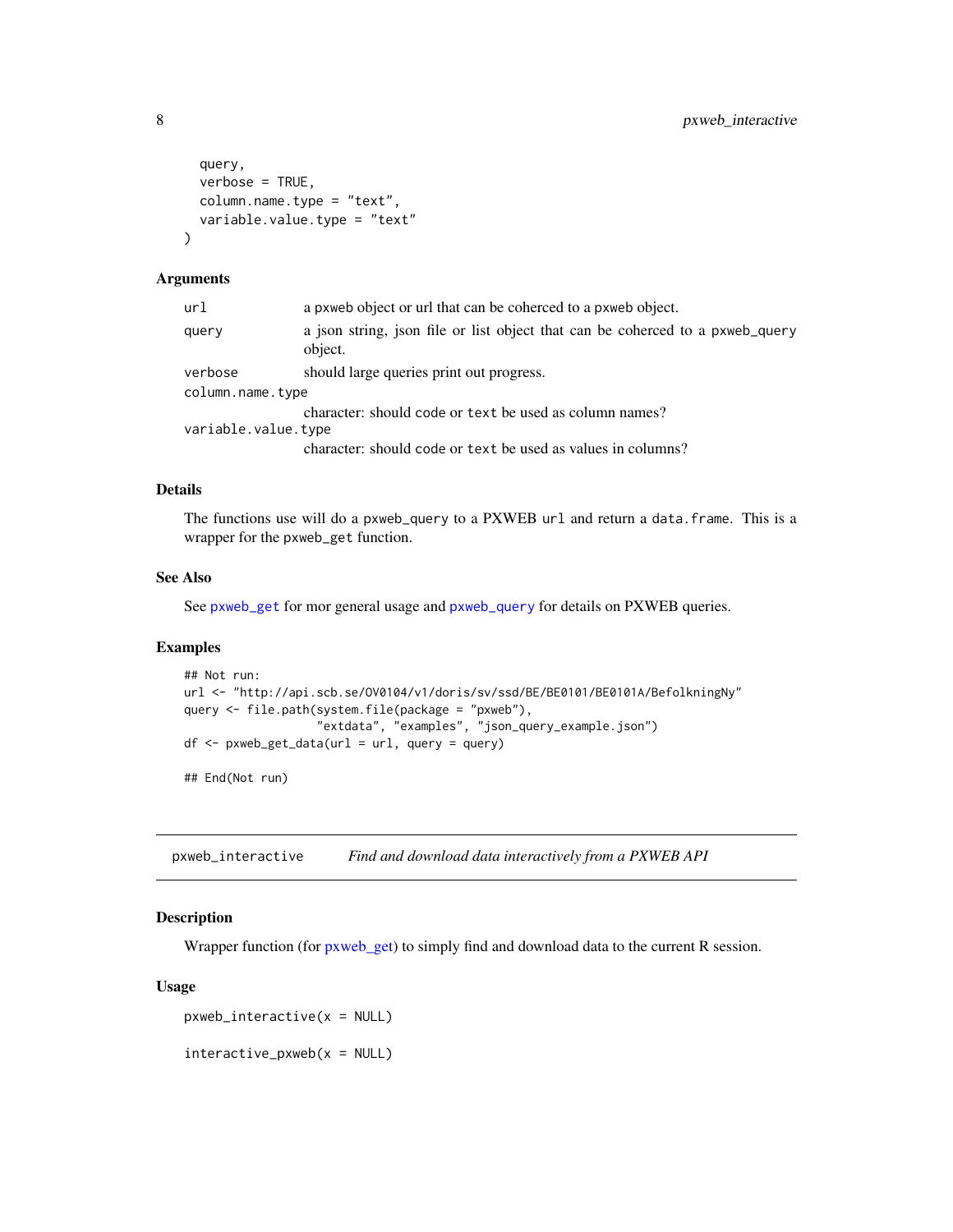#### <span id="page-8-0"></span>**Arguments**

x The name or alias of the pxweb api to connect to, a pxweb object or an url.

### Value

The function returns a list with three slots: url: The URL to the data query: The query to access the data data: The downloaded data (if chosen to download data)

#### See Also

[pxweb\\_get](#page-5-1)

### Examples

```
pxweb_api_catalogue() # List apis
```

```
## The examples below can only be run in interactive mode
## x <- pxweb_interactive()
## x <- pxweb_interactive(x = "api.scb.se")
## x <- pxweb_interactive(x = "http://api.scb.se/OV0104/v1/doris/en/ssd/BE/BE0101/")
## x <- pxweb_interactive(x = "http://api.scb.se/OV0104/v1/doris/en/ssd/BE/BE0101/BE0101A/")
```
<span id="page-8-1"></span>pxweb\_query\_as\_json *Convert a* pxweb\_query *object to a* json *string*

## Description

Convert a pxweb\_query object to a json string

### Usage

```
pxweb_query_as_json(pxq, ...)
```
#### Arguments

| pxq | a pxweb_query object.                   |
|-----|-----------------------------------------|
| .   | further argument to jsonlite::toJSON(). |

#### See Also

[pxweb\\_query](#page-0-0), [pxweb\\_query\\_as\\_rcode](#page-9-1)

#### Examples

```
json_query <- file.path(system.file(package = "pxweb"),
                        "extdata", "examples", "json_query_example.json")
pxq <- pxweb_query(json_query)
json <- pxweb_query_as_json(pxq, pretty = TRUE)
```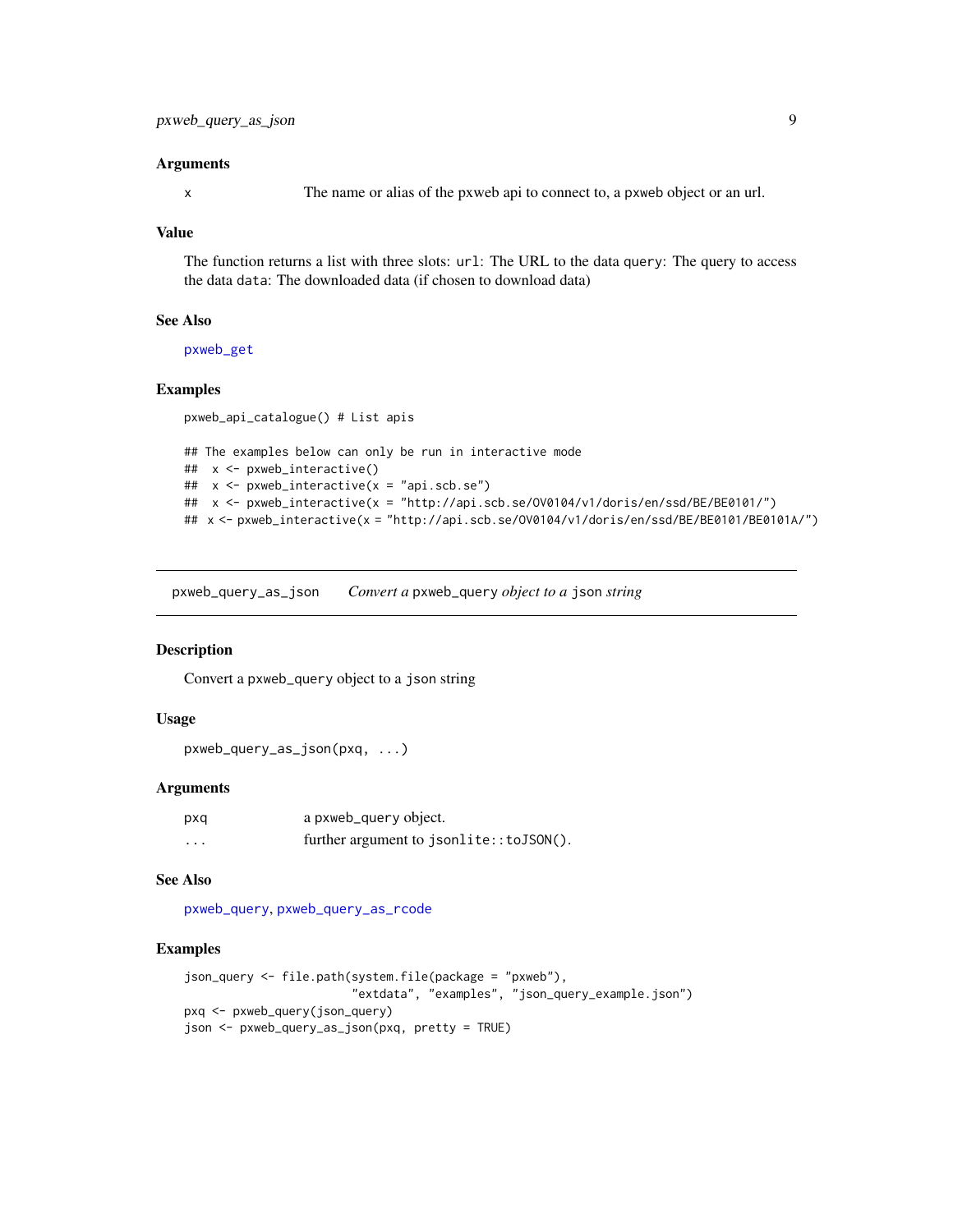<span id="page-9-1"></span><span id="page-9-0"></span>pxweb\_query\_as\_rcode *Print a* pxweb\_query *object as R code*

### Description

Print a pxweb\_query object as R code

#### Usage

pxweb\_query\_as\_rcode(pxq)

### Arguments

pxq a pxweb\_query object.

#### See Also

[pxweb\\_query\\_as\\_json](#page-8-1), [pxweb\\_query](#page-0-0)

pxweb\_test\_api *Test a full or a part of a PXWEB api.*

## Description

The function can be used to test a whole pxweb api by using the api base url. By using a branch in a tree the api is tested below this branch.

## Usage

```
pxweb_test_api(
  url,
  test_type = "first",
  n = 1,
  verbose = TRUE,
  time_limit = Inf
\mathcal{L}
```

| url        | The base url to the pxweb api (or a branch of the metadata tree)                                                                                                                                                                  |  |
|------------|-----------------------------------------------------------------------------------------------------------------------------------------------------------------------------------------------------------------------------------|--|
| test_type  | What type of test should be done. The first observation of each table. A<br>random sample of size n. Download all full tables. touch the api by only<br>downloading the first table metadata. This is minimal testing of the API. |  |
| n          | sample size if test_type is sample.                                                                                                                                                                                               |  |
| verbose    | The function will print information.                                                                                                                                                                                              |  |
| time limit | Time limit in second the API is allowed to be tested.                                                                                                                                                                             |  |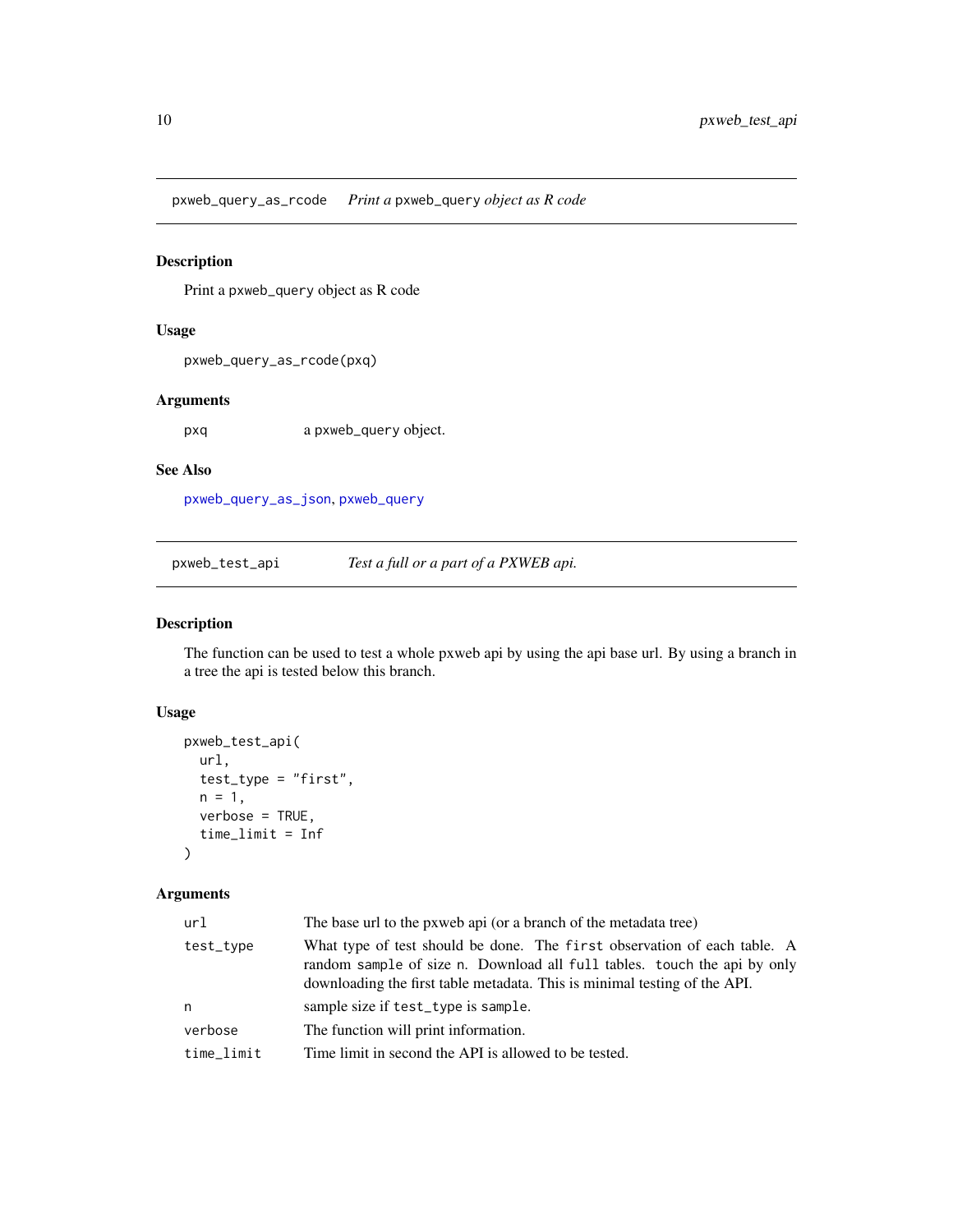#### <span id="page-10-0"></span>Value

Function returns a data.frame with information on each node Two variables are added: checked : The node has been checked error : Whether there were errors encountered with the call download\_error : Whether there were errors encountered during download

#### Examples

```
## Not run:
 url <- "https://bank.stat.gl/api/v1/en/Greenland/BE/BE01"
 res <- pxweb_test_api(url)
 res <- pxweb_test_api(url, test_type="touch")
```

```
## End(Not run)
```
pxweb\_validate\_query\_with\_metadata

*Validate a* pxweb\_query *with a* pxweb\_metadata *object*

#### Description

Validate a pxweb\_query with a pxweb\_metadata object

#### Usage

pxweb\_validate\_query\_with\_metadata(pxq, pxmd)

#### Arguments

| pxq  | a pxweb_query object.    |
|------|--------------------------|
| pxmd | a pxweb_metadata object. |

## Details

Validate a query with a metadata object to asses that the query can be used to query the table.

## Examples

```
## Not run:
url <- "http://api.scb.se/OV0104/v1/doris/sv/ssd/BE/BE0101/BE0101A/BefolkningNy"
json_query <- file.path(system.file(package = "pxweb"),
                        "extdata", "examples", "json_query_example.json")
pxq <- pxweb_query(json_query)
pxweb_validate_query_with_metadata(pxq, pxweb_get(url))
```
## End(Not run)